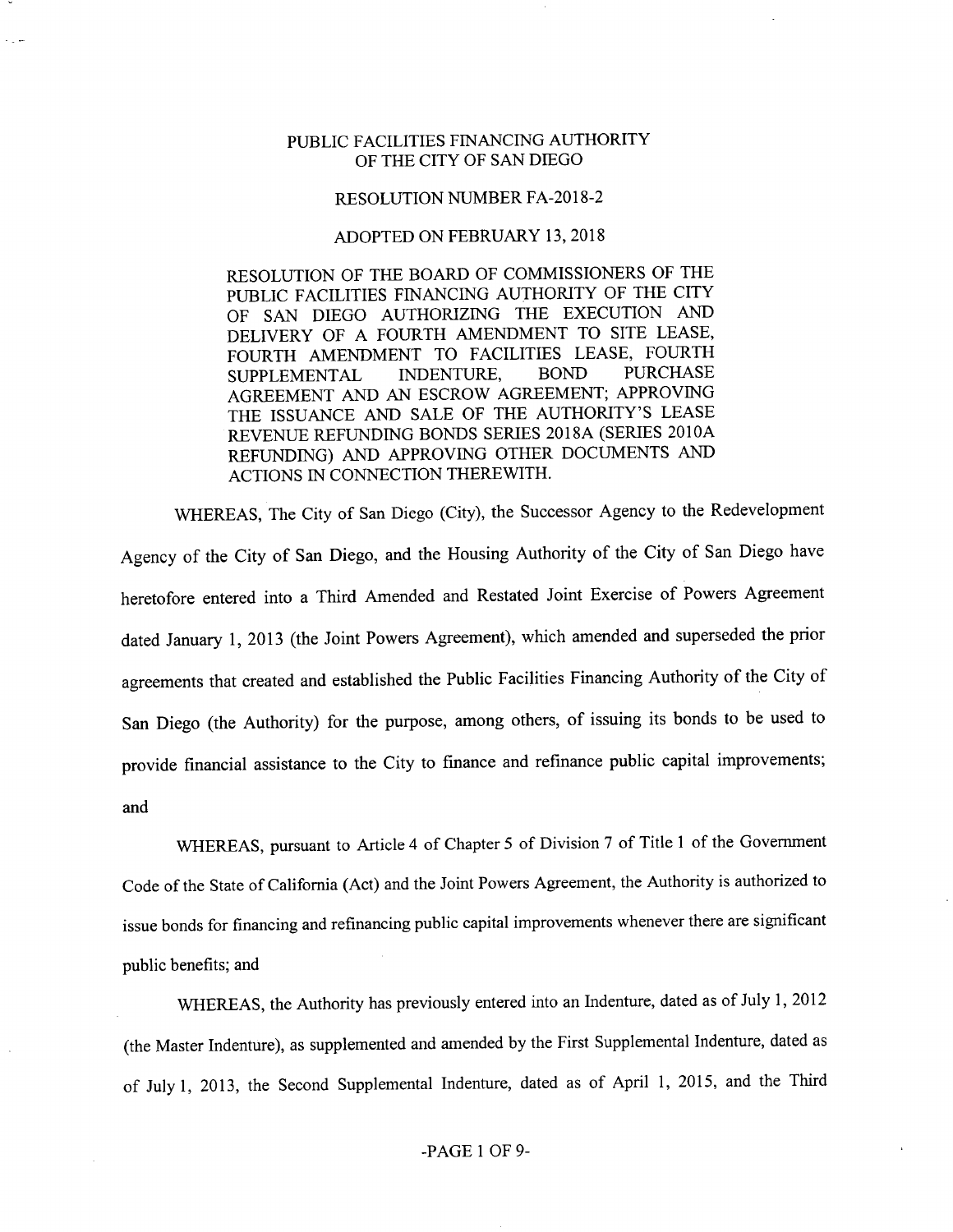Supplemental Indenture, dated as of April 1, 2015 with Wells Fargo Bank, National Association, as trustee (the Trustee), to provide for the issuance of lease revenue bonds pursuant to the terms of the Master Indenture as supplemented from time to time for the benefit of the City; and

WHEREAS, pursuant to the Master Indenture and the supplements thereto, the Authority has issued various series of bonds (the Prior Bonds) to finance certain capital projects and to refund various obligations of the City and the Authority; and

WHEREAS, in connection with the issuance of the Prior Bonds the Authority and the City entered into a Site Lease, dated as of July 1, 2012, as supplemented and amended by the First Amendment to Site Lease, dated as of July 1, 2013, the Second Amendment to Site Lease, dated as of April 1, 2015, and the Third Amendment to Site Lease, dated as of April 1, 2015 (together, the Master Site Lease), pursuant to which the City leased to the Authority certain real property, including, in certain cases, the improvements thereon, and a Facilities Lease, dated as of July 1, 2012, as supplemented and amended by the First Amendment to Facilities Lease, dated as of July 1, 2013 the Second Amendment to Facilities Lease, dated as of April 1, 2015, and the Third Amendment to Facilities Lease, dated as of April 1, 2015 (together, the Master Facilities Lease) pursuant to which the Authority leased to the City certain real property, including, in certain cases, the improvements thereon; and

WHEREAS, the City Council (the Council) has adopted an Ordinance (the Bond Ordinance) authorizing and approving and requesting the Authority to authorize and approve the issuance of one or more additional series of bonds pursuant to the Master Indenture as supplemented by one or more Supplemental Indentures, a total aggregate principal amount not to exceed \$140,000,000 to refinance the costs of the acquisition, design, construction, installation, improvement, replacement and equipping of certain capital improvement projects of the City (collectively, the 2010A Projects) that were previously refinanced by the Authority through the issuance of its \$167,635,000 Lease Revenue Refimding Bonds, Series 2010A (Master Refimding Project) (the 2010A Bonds) which Bond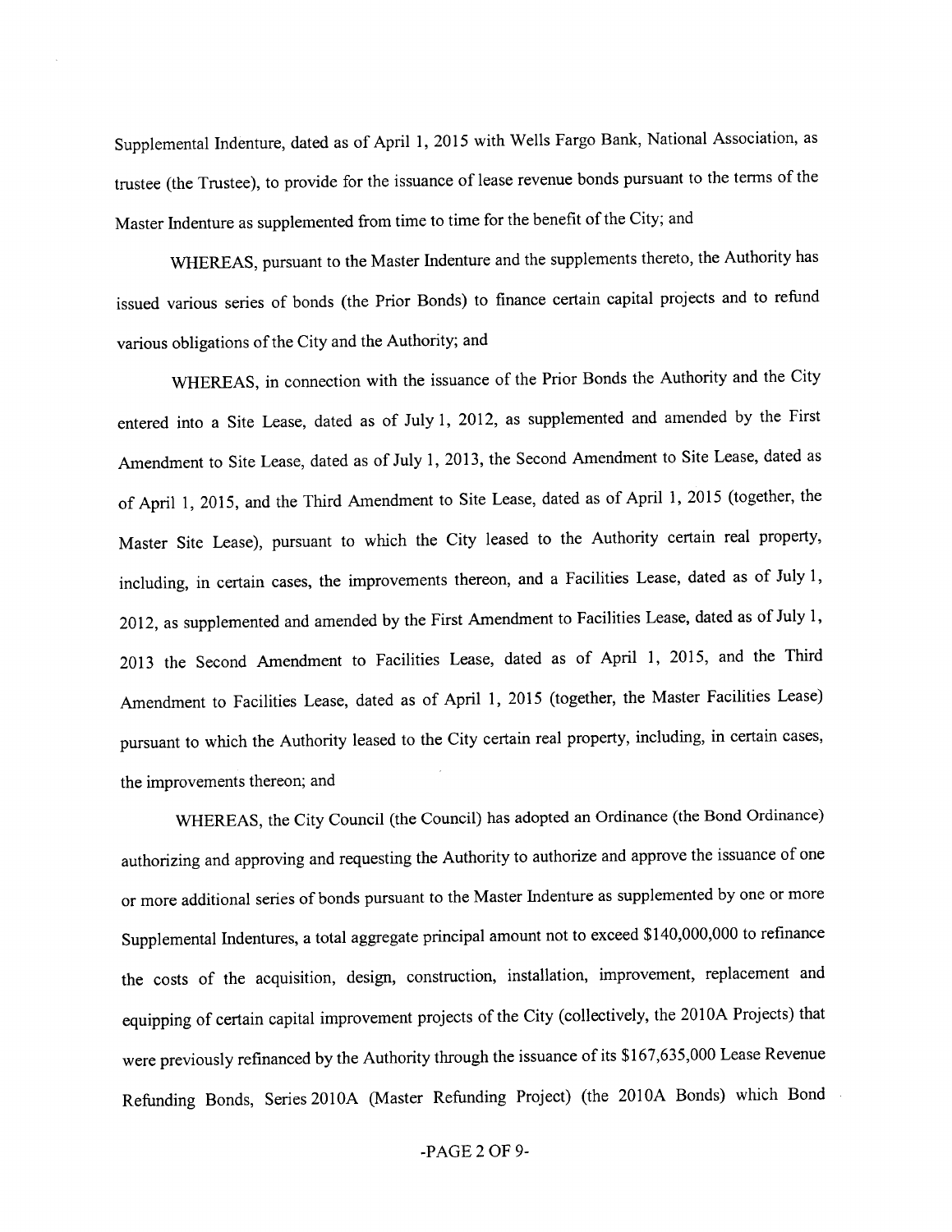Ordinance will be signed by the Mayor and for which the 30-day referendum period will end on the 31<sup>st</sup> day following the Mayor's execution thereof; and

WHEREAS, the Authority has determined that it is desirable, furthers a public purpose and will result in significant public benefits to the citizens of the City, within the meaning of the Act, to assist the City in refinancing the costs of the acquisition, design, construction, installation, improvement, replacement and equipping of the 2010A Projects through the issuance of a series of bonds to be designated as the Lease Revenue Refunding Bonds, Series 2018A (Series 201OA Refunding) (the 2018 Bonds) in an aggregate principal amount not to exceed \$140,000,000, either as tax-exempt bonds under Section 103 of the Internal Revenue Code of 1986, as amended, or as bonds subject to federal income taxation as determined by the City in accordance with the Ordinance, and

WHEREAS, to accomplish the issuance of the 2018 Bonds, the Authority has determined: to enter into a Fourth Supplemental Indenture, which supplements and amends the Master Indenture (the "Fourth Supplemental Indenture," and together with the Master Indenture and the prior supplements thereto, the Indenture) by and between it and the Trustee; a Fourth Amendment to Site Lease (the Fourth Amendment to Site Lease, and together with the Master Site Lease, the Site Lease) by and between the Authority and the City, and a Fourth Amendment to Facilities Lease (the Fourth Amendment to Facilities Lease, and together with the Master Facilities Lease, the Lease), by and between the Authority and the City, under which the City will agree to make Base Rental Payments to the Authority which are calculated to be sufficient to enable the Authority to pay the principal of and interest and premium (if any) on the Prior Bonds and the 2018 Bonds when due and payable; and

WHEREAS, the Authority will sell the 2018 Bonds by negotiated sale pursuant to a Bond Purchase Agreement among the Authority, the City and the underwriters to be therein named (collectively, the Underwriters);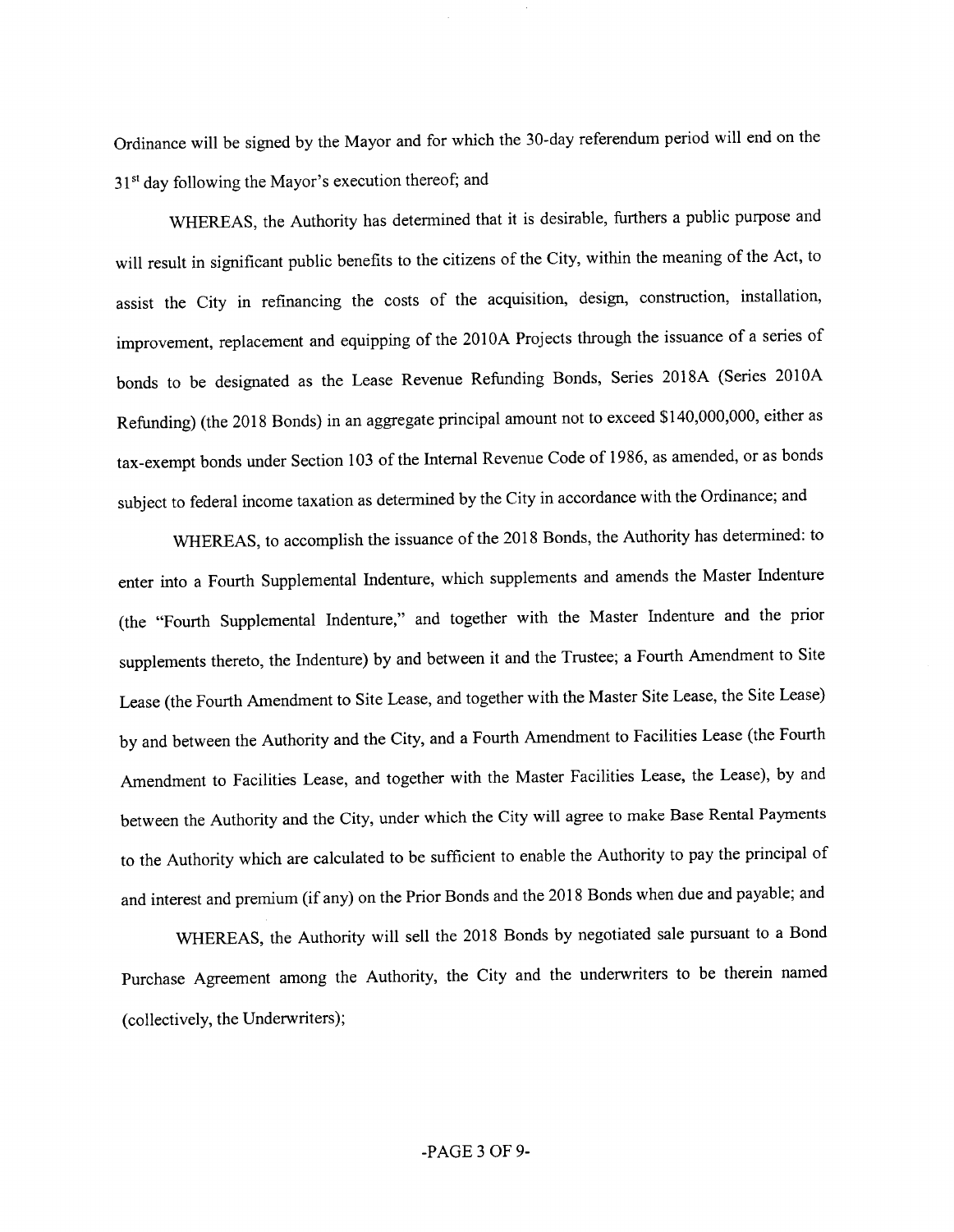WHEREAS, there has been presented to this meeting the following documents relating to the issuance of the 2018 Bonds:

(a) the proposed form of the Fourth Amendment to Site Lease;

(b) the proposed form of Fourth Amendment to Facilities Lease;

(c) the proposed form of Fourth Supplemental Indenture;

(d) the proposed form of an Escrow Agreement by and between the Authority and Wells Fargo Bank, National Association, as escrow agent; and

(e) the proposed form of Bond Purchase Agreement among the City, the Authority and the Underwriters (the Purchase Agreement) (the documents described in paragraphs (a) through (e) above are collectively referred to as the Financing Documents); and

WHEREAS, the Authority is authorized to undertake the actions described in this Resolution pursuant to the laws of the State of California;

NOW, THEREFORE, BE IT RESOLVED by the Board of Commissioners of the Public Facilities Financing Authority of the City of San Diego as follows:

1. The Authority hereby finds and determines that the statements set forth above in the recitals to this Resolution are tme and correct.

2. The form and content of the Fourth Amendment to Site Lease are hereby authorized and approved. Any of the Chair of the Authority or Vice Chair of the Authority and each of them or any of their respective designees (each, an Authorized Signatory) are hereby severally authorized and directed, for and in the name and on behalf of the Authority, to execute and deliver the Fourth Amendment to Site Lease in substantially the form presented to and considered at this meeting, and the Secretary of the Authority or her specified designees, and each of them, are authorized and directed to attest thereto, with such additions and changes therein (including, without limitation, the description of the property to be leased thereunder and changes necessary to allow for the 2018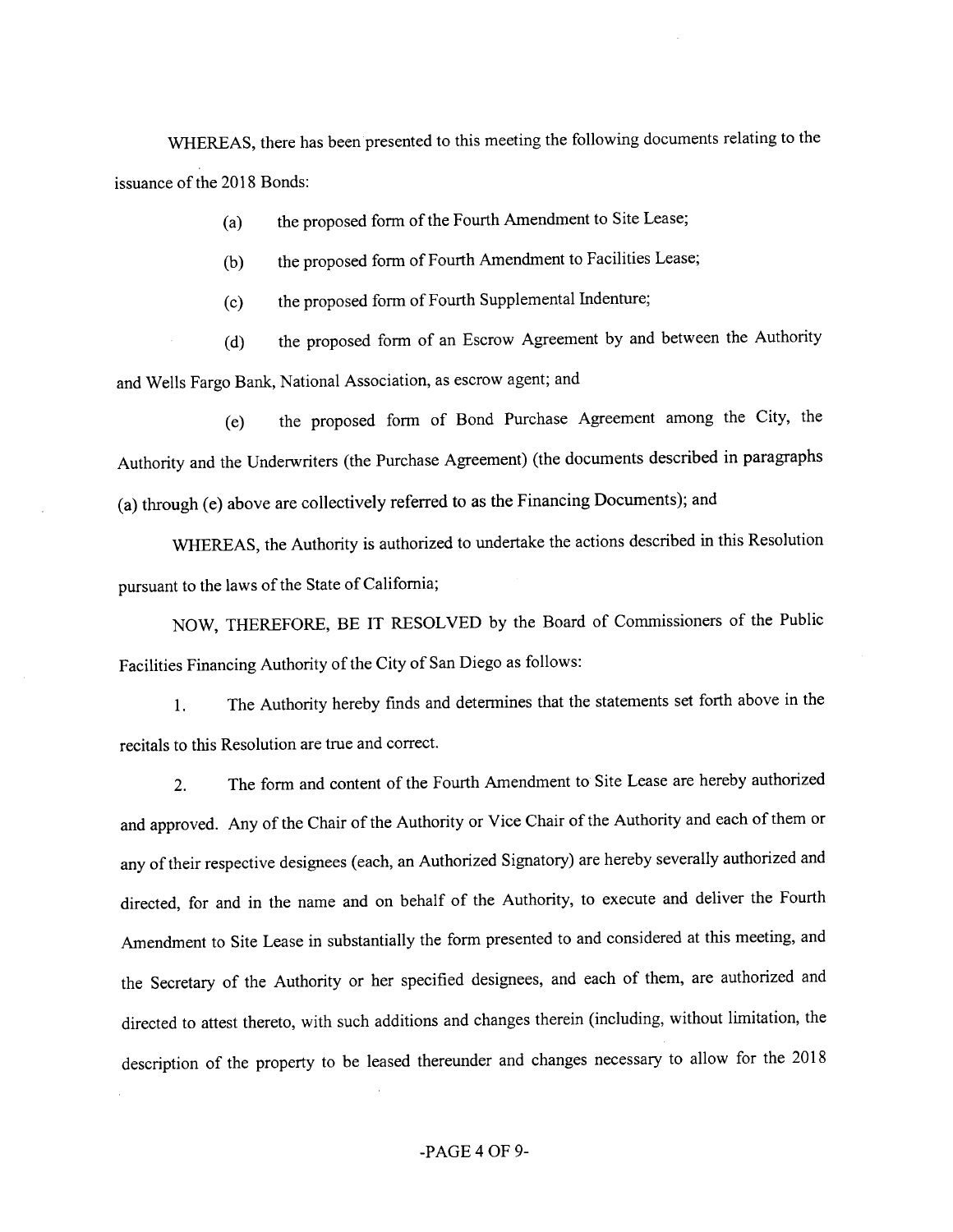Bonds to be issued on a tax-exempt or taxable basis) as any Authorized Signatory shall determine to be necessary and desirable and shall require or approve and believes to be in the best interests of the Authority, and as are approved as to form by the General Counsel to the Authority or his specified designee, such approvals to be conclusively evidenced by such Authorized Signatory's execution and delivery of the Fourth Amendment to Site Lease.

3. The form and content of the Fourth Amendment to Facilities Lease are hereby authorized and approved. Each Authorized Signatory is hereby severally authorized and directed, for and in the name and on behalf of the Authority, to execute and deliver the Fourth Amendment to Facilities Lease in substantially the form presented to and considered at this meeting, and the Secretary of the Authority or her specified designees, and each of them, are authorized and directed to attest thereto, with such additions and changes therein (including, without lirmtation, the description of the property to be leased thereunder and ehanges necessary to allow for the 2018 Bonds to be issued on a tax-exempt or taxable basis) as any Authorized Signatory shall require or approve as being in the best interests of the Authority, and as are approved as to form by the General Counsel to the Authority or his specified designee, such approvals to be conclusively evidenced by such Authorized Signatory's execution and delivery of the Fourth Amendment to Facilities Lease.

4. The form and eontent of the Fourth Supplemental Indenture, pursuant to which the Authority will issue its 2018 Bonds, are hereby authorized and approved. Each Authorized Signatory is hereby severally authorized and directed, for and in the name and on behalf of the Authority, to execute and deliver the Fourth Supplemental Indenture in substantially the form presented to and considered at this meeting, and the Secretary of the Authority or her specified designees, and each of them, are authorized and directed to attest thereto, with such additions and changes therein (including, without limitation, changes necessary to allow for the 2018 Bonds to be issued on a taxexempt or taxable basis) as any Authorized Signatory shall determine to be necessary and desirable and shall require or approve and believes to be in the best interests of the Authority, and as are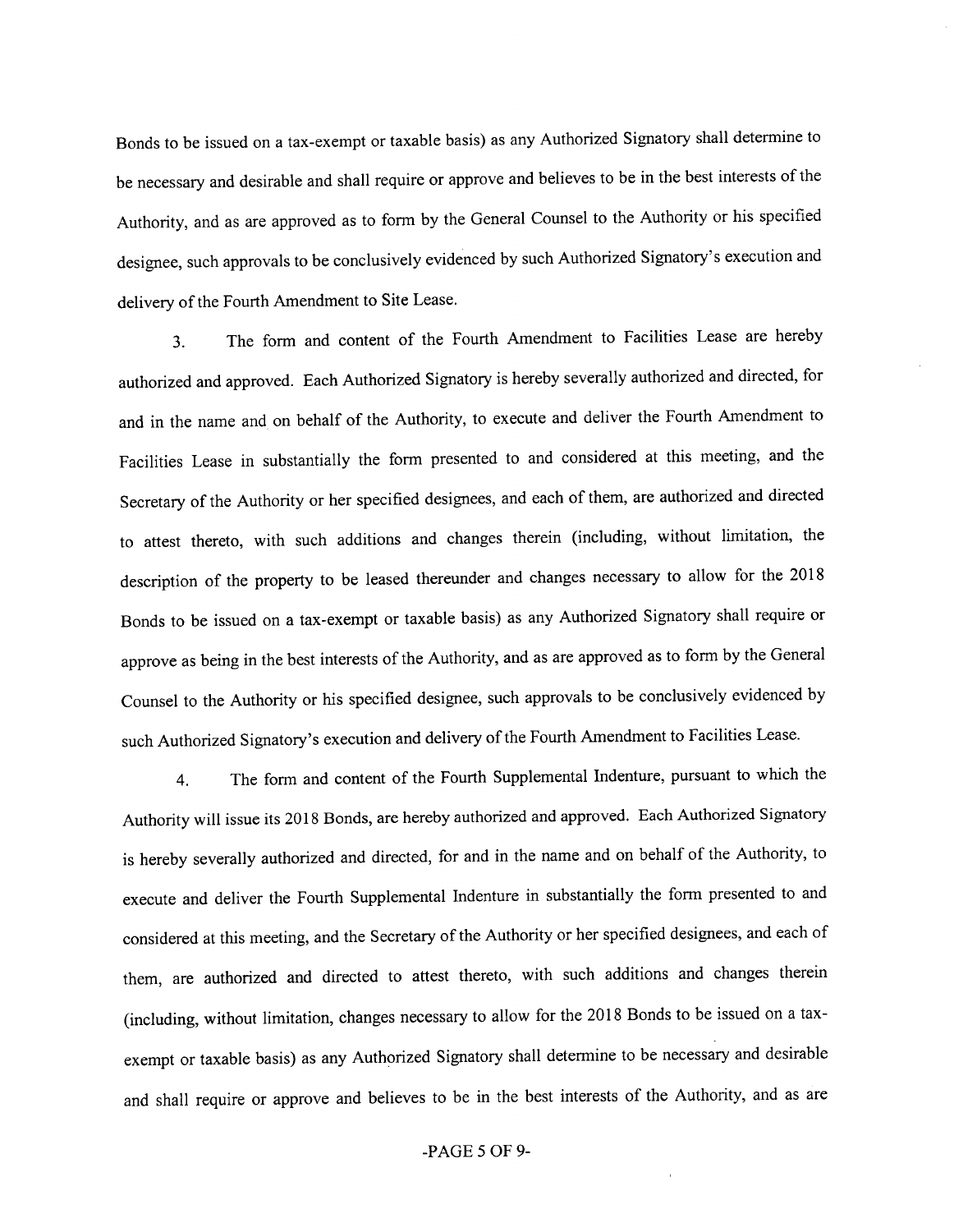approved as to form by the General Counsel to the Authority or his specified designee, such approvals to be conclusively evidenced by such Authorized Signatory's execution and delivery of the Fourth Supplemental Indenture.

5. The form and content of the Escrow Agreement, pursuant to which the Authority will instruct the Escrow Agent to hold, invest and apply monies for the payment and redemption of the 2010A Bonds are hereby authorized and approved. Each Authorized Signatory is hereby severally authorized and directed, for and in the name and on behalf of the Authority, to execute and deliver the Escrow Agreement in substantially the form presented to and considered at this meeting, and the Secretary of the Authority or her specified designees, and each of them, are authorized and directed to attest thereto, with such additions and changes therein as any Authorized Signatory shall determine to be necessary and desirable and shall require or approve and believes to be in the best interests of the Authority, and as are approved as to form by the General Counsel to the Authority or his specified designee, such approvals to be conclusively evidenced by such Authorized Signatory's execution and delivery of the Escrow Agreement.

6. The Authority hereby approves and authorizes the issuance and sale of the 2018 Bonds in a principal amount not to exceed \$140,000,000 by negotiated sale, provided that the aggregate net present value savings for the debt service on the 2018 Bonds as compared to the debt service on all 2010A Bonds refunded by the 2018 Bonds shall be at least 4% of the principal amount of the 2010A Bonds refunded for any advance refunding of the 2010A Bonds and 3% for any current refunding of the 2010A Bonds, as calculated by the City's Municipal Advisor, unless the Chief Financial Officer or the Chief Operating Officer of the City waives such savings requirement in accordance with the Bond Ordinance, all as previously approved by the City Council in the Bond Ordinance. Each Authorized Signatory is authorized to execute and deliver, for and in the name and on behalf of the Authority, the 2018 Bonds substantially in the form attached to the Fourth Supplemental Indenture presented to and considered at this meeting, and the Secretary of the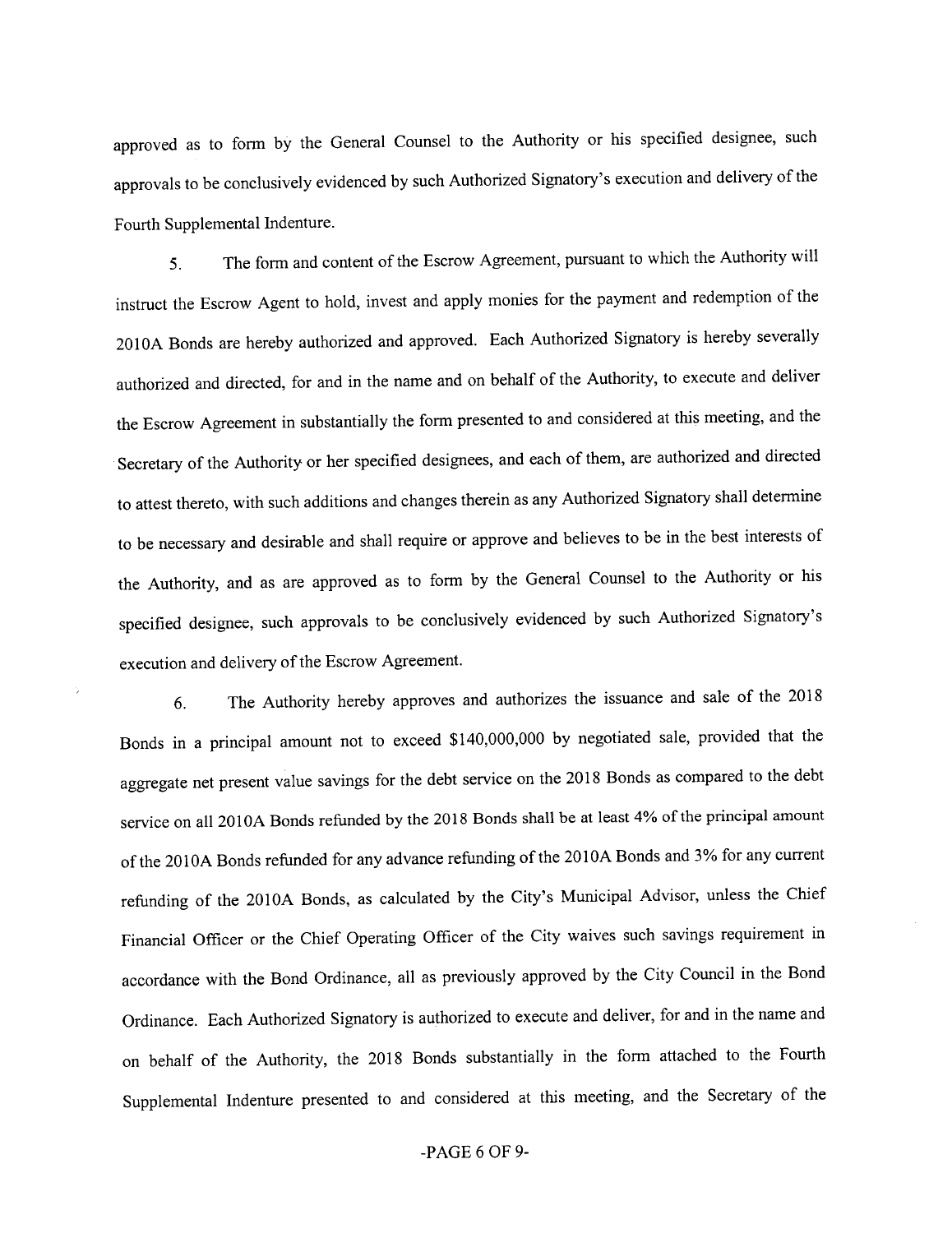Authority or her specified designees, and each of them, are authorized and directed to attest thereto, with such additions and changes (including, without limitation, changes necessary to allow for the 2018 Bonds to be issued on a tax-exempt or taxable basis) as any Authorized Signatory determines to be necessary and desirable and requires or approves and believes to be in the best interests of the Authority, such approvals to be conclusively evidenced by the execution of the 2018 Bonds.

7. The form and content of the Purchase Agreement are hereby authorized and approved. Each Authorized Signatory is hereby severally authorized and directed for and in the name and on behalf of the Authority, to select as the Underwriters one or more underwriters from the City's approved list of underwriters to execute and deliver the Purchase Agreement in connection with the purchase and sale of the 2018 Bonds, substantially in the form presented to and considered at this meeting, with such changes and additions therein (including, without limitation, changes necessary to allow for the 2018 Bonds to be issued on a tax-exempt or taxable basis) as such Authorized Signatory shall determine to be necessary and desirable and shall require or approve and believes to be in the best interests of the City and as are approved as to form by the General Counsel to the Authority or his specified designee, such approvals will be conclusively evidenced by such Authorized Signatory's execution and delivery of the Purchase Agreement.

8. All actions heretofore taken by any Authorized Signatory or by any officers, employees, agents or directors of the Authority with respect to the issuance, delivery or sale of the 2018 Bonds, or in connection with or related to any of the Financing Documents or of the other documents referenced herein or related to refunding the 2010A Bonds, are hereby approved, confirmed and ratified. Any Authorized Signatory, the Secretary of the Authority, the General Counsel to the Authority and other officers, employees, agents and directors ofthe Authority are, and each of the foregoing acting alone or through their specified designee, is hereby authorized and directed, for and in the name and on behalf of the Authority, to do any and all things, take any and all actions, and execute and deliver such documents, agreements and certificates, which they, or any of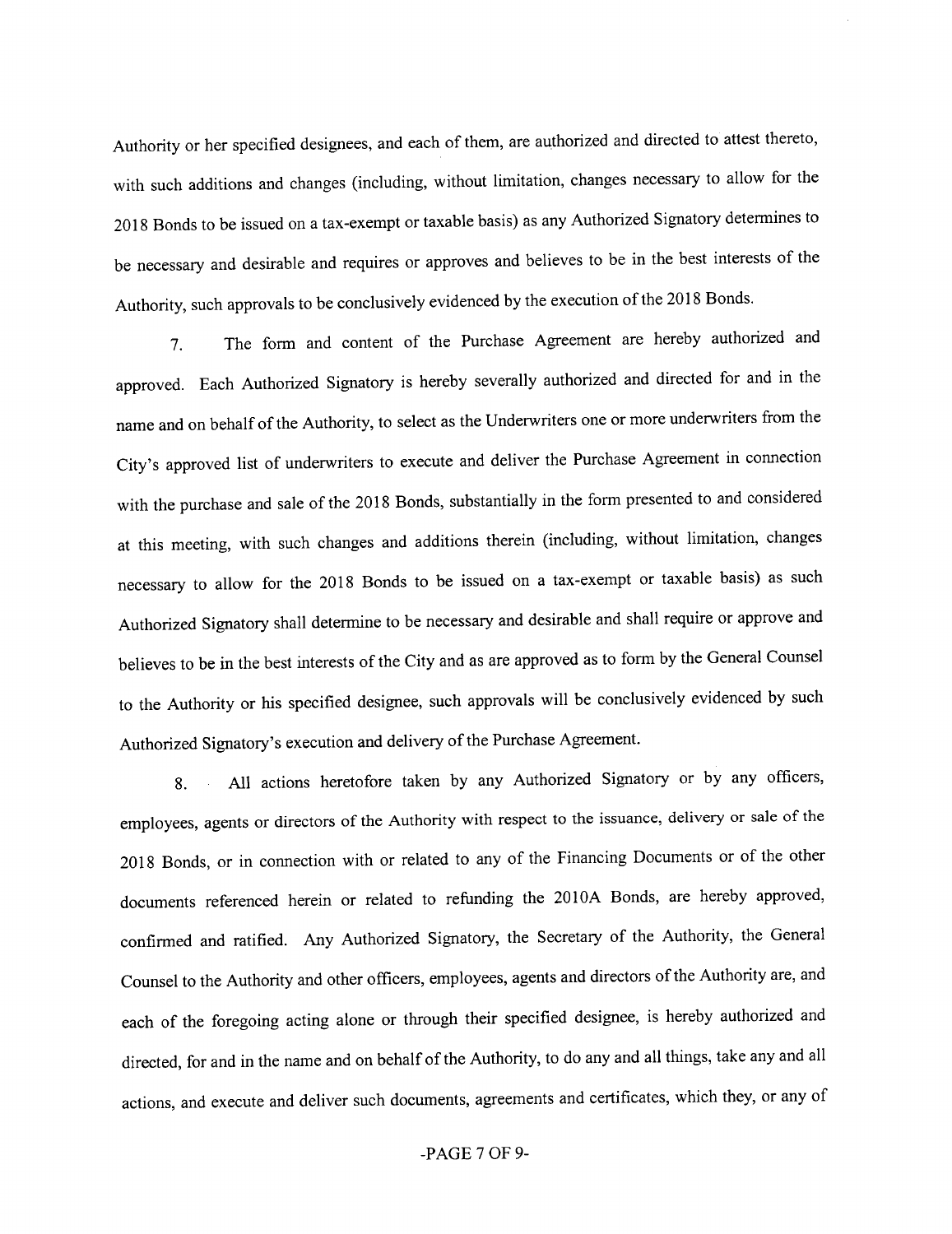them, may deem necessary or advisable to effectuate the purposes of this Resolution or of the Financing Documents or the lawful issuance and delivery of the 2018 Bonds and to consummate the transactions authorized hereby and evidenced by the Financing Documents. In addition, any Authorized Signatory is hereby authorized to approve additions and changes to the Financing Documents (including, but not limited to, establishing the redemption provisions of the 2018 Bonds, and determining which 2010A Bonds are to be refunded with the proceeds of the 2018 Bonds, and which parcel or parcels of the City shall be leased as a part of the transaction, if believed by the Chief Operating Officer of the City or the Chief Financial Officer of the City, with the advice of the City's Municipal Advisor for the 2018 Bonds, to be in the best interest of the City in light of market conditions, such determination to be conclusively evidenced by the execution and delivery of the Financing Documents by the City), as such Authorized Signatory shall determine to be necessary and desirable and require or approve and believes to be in the best interests of the Authority, such determination shall be conclusively evidenced by the execution and delivery of such Financing Documents by the Authority; and provided further that no such addition or changes may be inconsistent with limitations in Section 6 hereof

9. This Resolution shall take effect immediately upon its adoption.

[Remainder of Page Left Intentionally Blank]